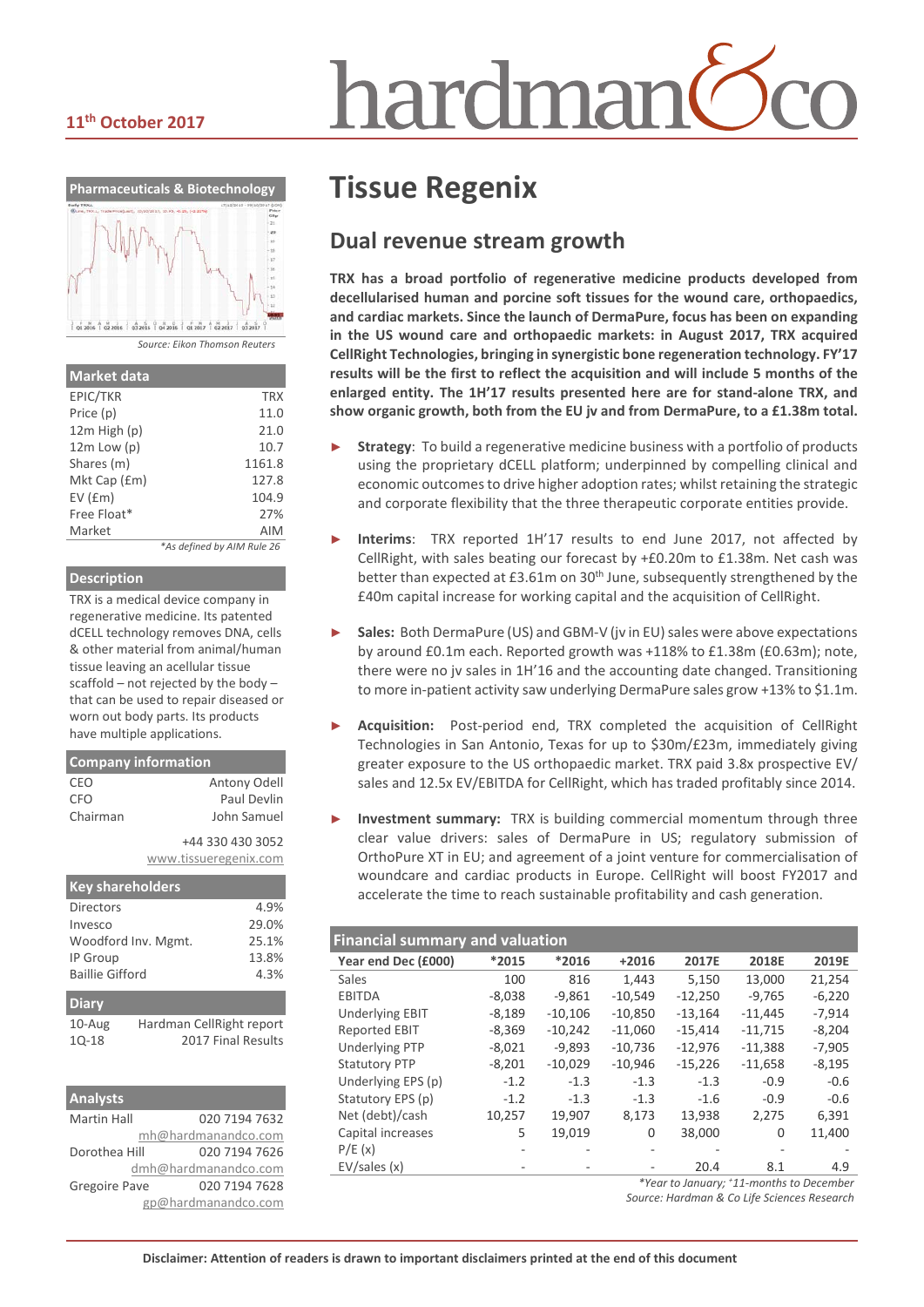#### **Tissue Regenix**



#### **R&D investment**



#### **Free cashflow**



#### **Net cash & Capital increases**



# hardman

- Sales grew a reported 118% to £1.4m driven by DermaPure sales in the US and by GBM-V sales in Europe
- Pro forma sales growth of DermaPure in the US was estimated at +13% to \$1.1m/£0.9m (\$0.9m/£0.7m)
- Sales of £5.15m are projected in 2017 due to increased US market penetration and consolidation of GBM-V sales, plus inclusion of CellRight from completion (8th August)
- EBITDA losses are expected to become larger in 2017. primarily due to considerable investment in maximising penetration of products to the market
- R&D spend was -£1.8m for 1H'17, lower than anticipated due to ongoing capitalisation of R&D investment
- ► Capitalisation of some R&D spend on approved products is likely to continue going forward
- A total of -£12-13m R&D investment is expected over the next three years, largely on US trials of OrthoPure products

- Free cashflow was -£4.6m in the interim period, which included modest capital expenditure
- Given that TRX continues to invest in commercialising all three segments of the business, there will be cash outflow for the forecast period
- Cashflow starts to improve significantly once sales rise to a level >£20m in 2019
- Cashflows improve following the acquisition of CellRight
- Net cash was £3.6m on 30<sup>th</sup> June 2017, better than forecast by around +£2.3m
- Forecasts were adjusted for the £40m cash raise to fund the CellRight acquisition and working capital needs
- With average monthly cash burn of ca.£0.8-1.0m, forecasts are assuming a further fundraise during 1H 2019
- Deferred CellRight consideration (2 x \$2.04m) affects the cash position in each of 2018 and 2019

*\*Year to January; +11-months to December; Source: Company data & Hardman & Co Life Sciences Research*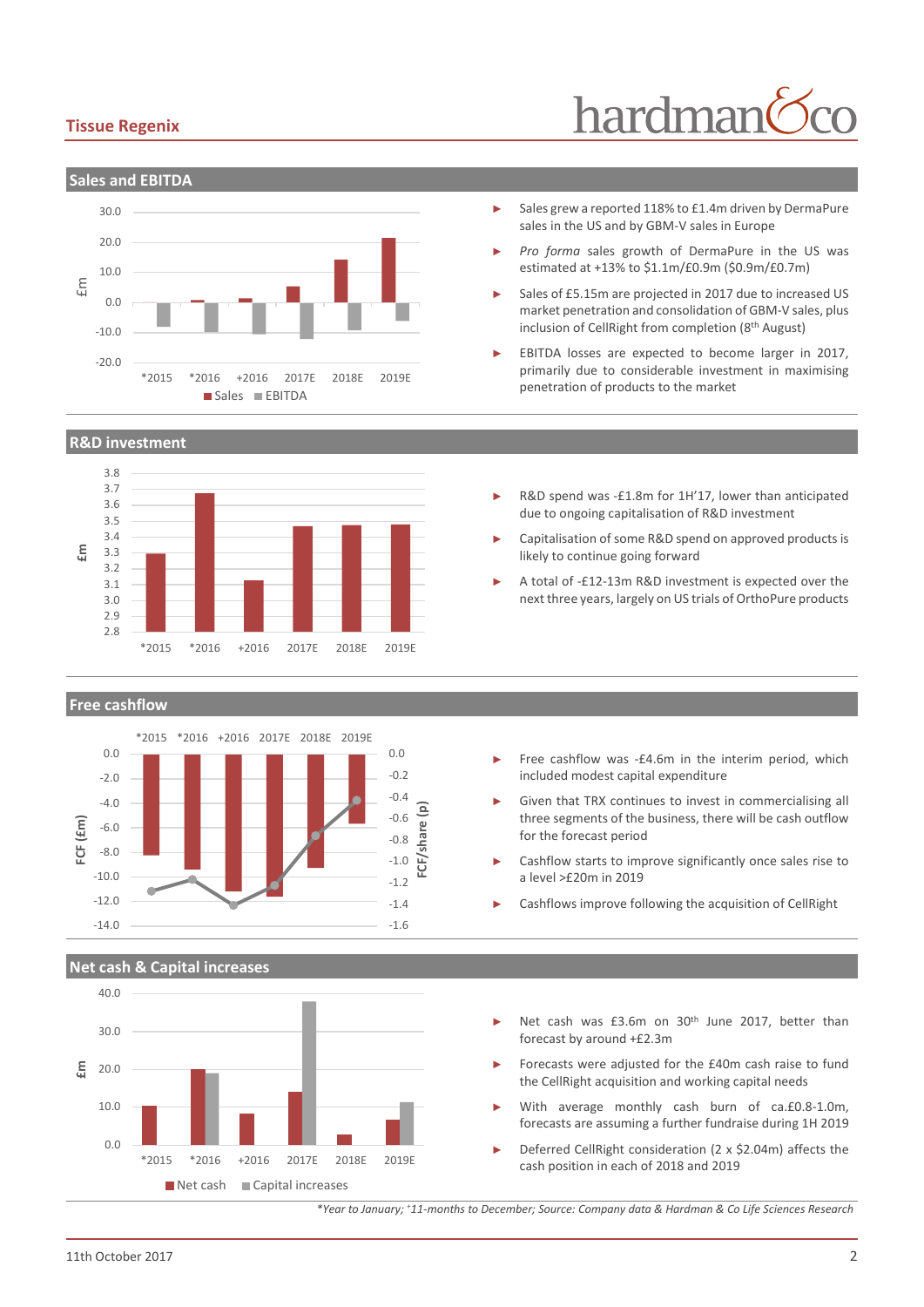### **Key features**

#### *Operational*

- **DermaPure accounts:** The focused strategy implemented in FY 2016 to target major US hospital members of TRX's agreed Group Purchasing Organisations (GPOs) is starting to impact sales. New account approvals were secured this half
- GBM-V jv: Good sales development through the European joint venture in Germany, which is still exclusively offering cryo-preserved human corneas. Steps have been taken to make additional cryo-preserved tissues available and to reduce supply/demand risk
- **EU orthopaedics:** Approval of OrthoPure XT in the EU has been slower than anticipated, in part due to recent alterations to EMA medical device directives. This makes the approval timeline hard to predict

#### *Financial*

- Sales: Six-month results to end June 2017 were not affected by CellRight; sales (DermaPure in US and GBM-V jv in EU) beat expectations by +£0.20m to £1.38m. Reported growth was +118% to £1.38m (£0.63m six-months to end July 2016)
- ► **DermaPure:** Underlying DermaPure sales growth was +13% to \$1.07m/£0.85m (Hardman 1H'16 *pro forma* estimate: \$0.94m/£0.67m). This was around £0.1m above expectations – early impact from the new, in-patient focused sales strategy
- Joint venture: Sales of cryo-preserved human corneas in Europe were €0.61m/£0.52m (no sales in 1H'16) from GBM-V
- ► **COGS:** Gross margins reduced from 81.1% in 1H'16 to 63.1% in 1H'17. This was due to the different mix of business, the inclusion of GBM-V with lower margins, and the use of sample units of DermaPure to target US accounts
- ► **R&D:** Investment in R&D was lower (by -£0.50m) than in the corresponding 2016 period, reaching -£1.75m for 1H'17. In part, this was due to the modest ongoing R&D investment in woundcare products being capitalised, whereas historically all R&D has been written off
- SG&A: Sales and marketing spend was -£4.43m (-£3.65m), in line with ongoing investment in DermaPure US commercialisation such as the focused strategy to target specific hospital members of GPO networks
- ► **Underlying EBIT:** Above expectations by +£1.24m to -£5.31m (-£5.39m)
- Going concern: Net cash at 30<sup>th</sup> June 2017 was £3.61m, better than forecast by +£2.3m due to strict control on working capital. The capital increase is forecast to extend the runway for the enlarged group through to 1H 2019

#### *Post-period*

- ► **Acquisition:** TRX acquired CellRight Technologies in San Antonio, Texas, for up to \$30m/£23m, providing immediate greater exposure to the US market
- Fundraise: TRX raised £40m of gross new funds via an institutional Placing and directors' Subscription @10p per share in order to make the acquisition and provide working capital
- **Management:** New structure implemented in the US, with the founder and CEO of CellRight – Jesus Hernandez – now leading the enlarged group in the US and acting as Chief Scientific Officer for the group.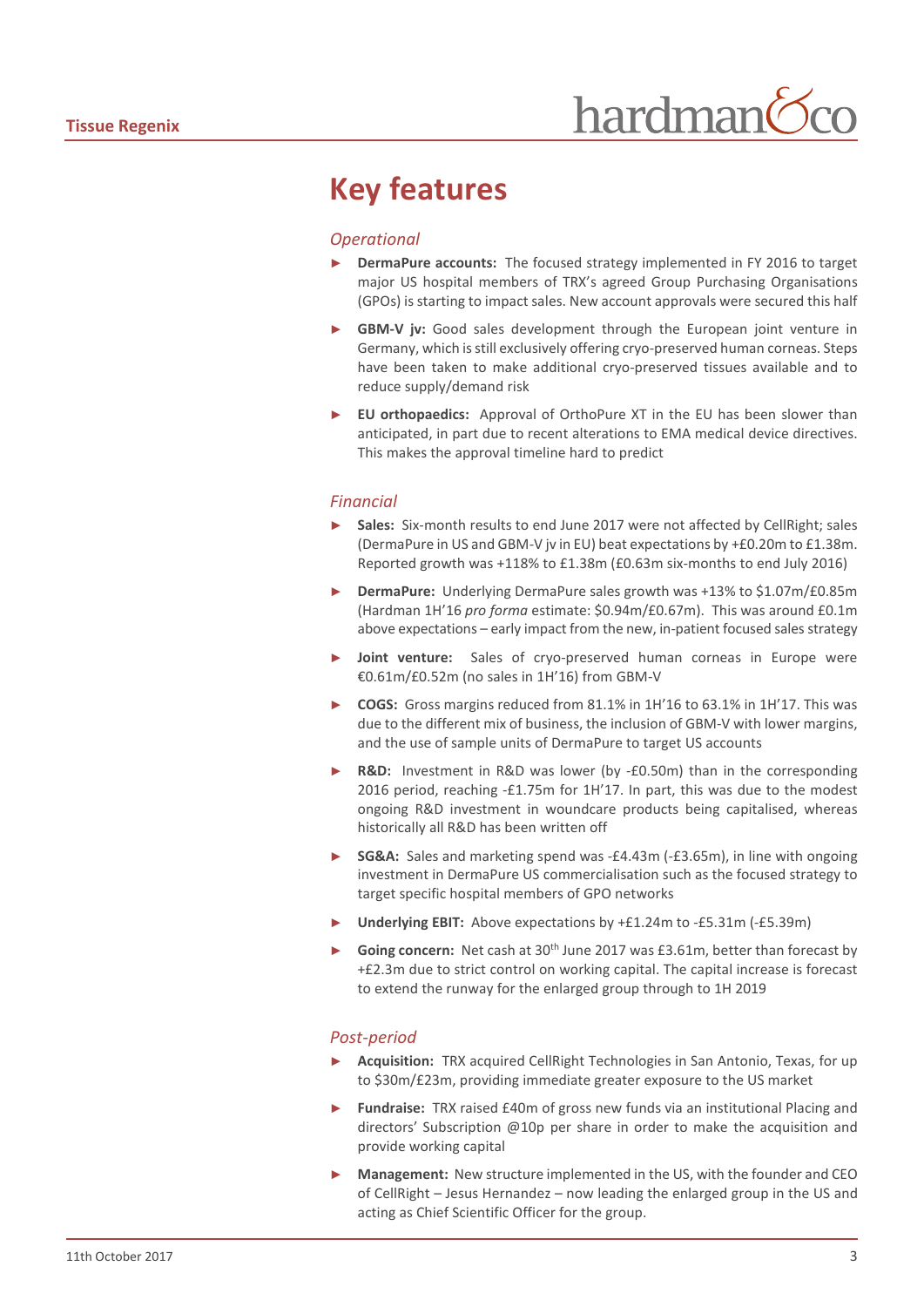

*Source: Tissue Regenix*



*Source: Hardman & Co Life Sciences Research*

#### **US growth**

#### *DermaPure progress*

DermaPure is an allograft product made from donated human dermis using TRX's proprietary dCELL technology platform. Its target market is the advanced care of acute and chronic wounds such as severe hard-to-heal ulcers occurring in diabetic patients. The strategy to expand access across the US wound care market, first via Medicare for out-patients and then via Group Purchasing Organisations (GPOs) for the in-patient population, is starting to accelerate sales.

hardman

Latest sales figures for DermaPure during 1H'17 were £0.85m, around +£0.1m above expectations. The corresponding 2016 interim period was part of the fiscal year in which the accounting reference date changed, the result being an 11-month period from February to December being reported in FY 2016. For a reference, we estimated *pro forma* 1H'16 DermaPure sales to be \$0.94/£0.67m; underlying DermaPure sales growth was therefore around +13% on 1H'16.

This uplift is likely to include the initial effects of the focused sales strategy outlined at the end of FY 2016. The sales team is currently concentrating on major hospitals across US regions that perform a high number of wound care procedures, and which are members of the GPOs with which TRX has agreements e.g. Premier Inc.

DermaPure was launched in July 2014 (2H'15) and the first GPO contract was signed in July 2016 (Magnet), covering 1% of the market. Further gains in December 2016 (Premier) and March 2017 (Vizient) have increased market coverage to 75% (2H'16, being the year of the accounting reference date change). The trend in medical devices is for increased sales volumes towards the end of the fiscal year, partly related to commissions on sales. Combined with additional accounts through GPO channels, we forecast around £2.0m in sales for the full year. This is a reduced forecast for the full year due to increased visibility on the time lag between signing new accounts and receiving first sales. Margins on DermaPure were slightly down at 71% in 1H'17 (81%) because of sample units directed to target accounts; we expect, therefore, an increase to 73% for the full year.



*\* Year to January. ^Year to January - Hardman estimates for pro forma year to December % change = revenue growth on previous half year Source: Hardman & Co Life Sciences Research*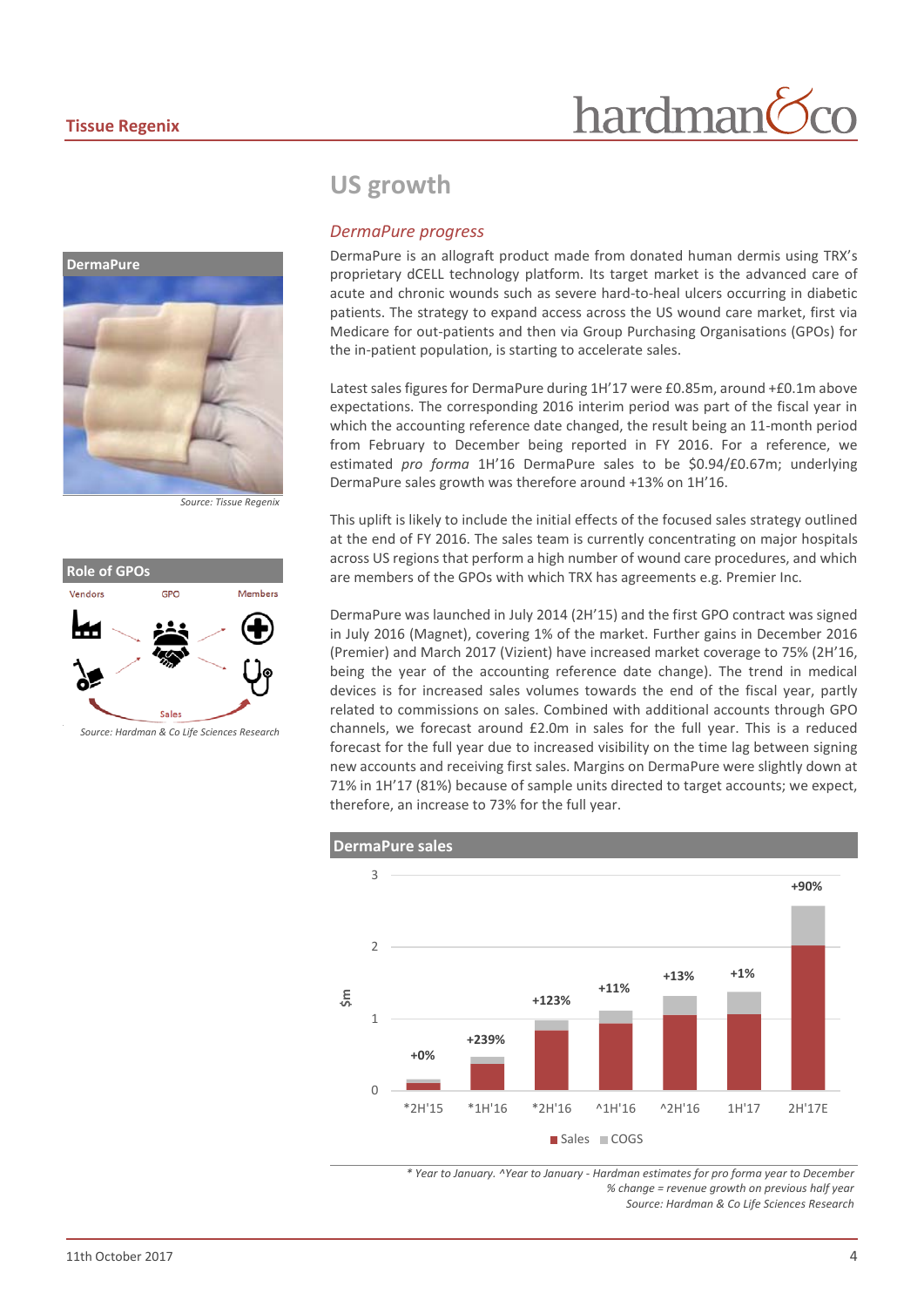#### *Prospects*

For DermaPure, there are likely to be additional contract approvals from individual hospitals announced within the next few reporting periods. This, combined with out-patient, Medicare-reimbursed sales will continue to drive organic growth.

With respect to orthopaedics, the CellRight acquisition will accelerate the rate of launches in this market in 2018. Commercialisation of the orthopaedics pipeline such as the OrthoPure products is not as advanced in the US as in Europe; however, technology transfer of OrthoPure HT, the human tissue version of OrthoPure XT, can now begin. The new management structure, with the founder and CEO of CellRight – Jesus Hernandez – now leading the enlarged group in the US and acting as Chief Scientific Officer for TRX, combined with the Clinical Advisory Board and President of Orthopaedics North America, puts the group in a strong position.

In terms of regulation, Tissue Regenix is in positive initial discussions with the FDA to commence a first-in-man clinical trial for OrthoPure XT in the US in 2018.

#### **EU growth**

#### *GBM-V*

For processing of human tissue products in the EU, a joint venture multi-tissue bank, GBM-V, was successfully established in Germany in January 2016. First sales were made in the final 8 weeks of 2016 - in 1H'17, sales of human cryopreserved corneas reached £0.52m, held back slightly by the availability of donor tissue. This is being addressed; however, as a result, we have lowered forecasts to €1.0m/£0.82m sales for FY 2017.

#### *Prospects*

Between now and the end of 2018, TRX intends to launch DermaPure into the EU market. TRX is waiting on regulatory approval, which, although still expected in early 2018, is dependent on the speed of progress by the EMA. This has been affected by changes to medical device directives in the past year, one reason for the altered timeline to OrthoPure XT approval in the EU. Low initial sales are forecast in 2H'18.

The other devices in the pipeline for near term EU launch include CardioPure HAV/HPV, to be distributed via GBM-V. In addition, increased sourcing of cryopreserved tissues is underway, with additional 'non-dCELL' tissue products to be distributed going forward depending on demand.

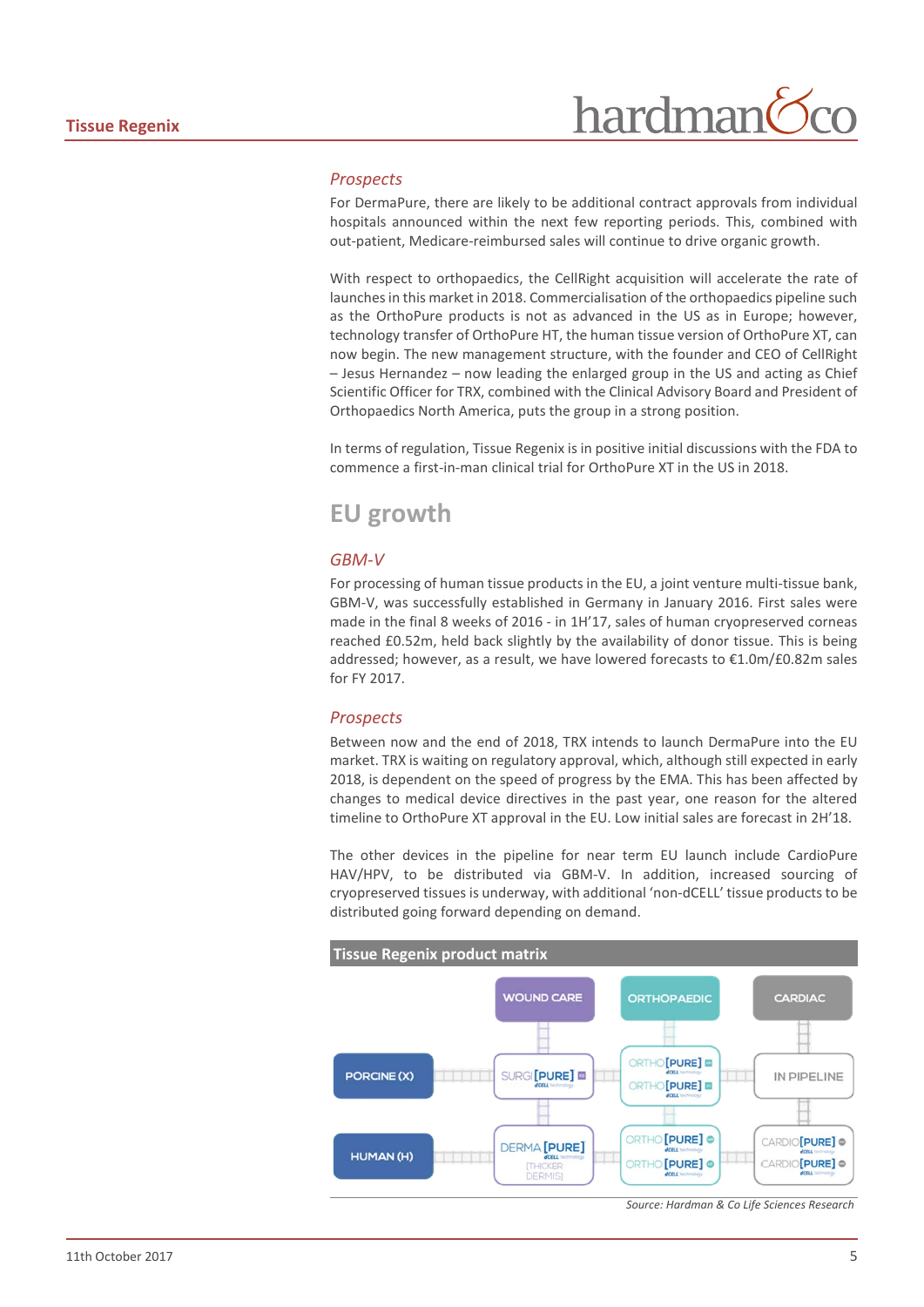# **Financial summary**

#### **Profit & Loss**

- Sales: On a *pro forma* basis, we estimate that sales in fiscal 2017 would be about £8.45m (vs reported sales of £5.15m). Underlying *pro forma* sales growth of TRX products (ex-CellRight) and consolidation of the jv, are forecast at +90% in 2017
- ► **Gross margin:** There will be volatility over the forecast period. Consolidation of CellRight and GBM-V will both have a one-off impact on the enlarged group spanning a two-year period. Thereafter, margins are expected to trend upwards
- **SG&A:** Investment in commercialisation will continue to impact the numbers despite the boost that will be received from consolidating CellRight

| Profit & Loss account        |          |           |           |           |           |           |
|------------------------------|----------|-----------|-----------|-----------|-----------|-----------|
| Year end Dec (£000)          | *2015    | *2016     | $+2016$   | 2017E     | 2018E     | 2019E     |
| GBP:USD                      |          | 1.523     | 1.347     | 1.350     | 1.350     | 1.350     |
| <b>Sales</b>                 | 100      | 816       | 1,443     | 5,150     | 13,000    | 21,254    |
| COGS                         | $-32$    | $-154$    | $-354$    | $-1,822$  | $-5,144$  | $-7,297$  |
| <b>Gross profit</b>          | 68       | 662       | 1,089     | 3,328     | 7,856     | 13,956    |
| Gross margin                 |          | 81.1%     | 75.5%     | 64.6%     | 60.4%     | 65.7%     |
| SG&A                         | $-1,766$ | $-7,092$  | $-8,812$  | $-13,022$ | $-15,826$ | $-18,391$ |
| R&D                          | $-3,296$ | $-3,676$  | $-3,127$  | $-3,470$  | $-3,475$  | $-3,480$  |
| <b>Underlying EBITDA</b>     | $-8,038$ | $-9,861$  | $-10,549$ | $-12,250$ | $-9,765$  | $-6,220$  |
| Depreciation                 | $-151$   | $-245$    | $-301$    | $-414$    | $-480$    | $-494$    |
| Amortisation                 | 0        | 0         | 0         | $-500$    | $-1,200$  | $-1,200$  |
| Other income                 | 0        | 0         | 0         | 0         | 0         | 0         |
| <b>Underlying EBIT</b>       | $-8,189$ | $-10,106$ | $-10,850$ | $-13,164$ | $-11,445$ | $-7,914$  |
| Share based costs            | $-180$   | $-136$    | $-210$    | $-250$    | $-270$    | $-290$    |
| <b>Exceptional items</b>     | 0        | 0         | 0         | $-2,000$  | 0         | 0         |
| Statutory operating profit   | $-8,369$ | $-10,242$ | $-11,060$ | $-15,414$ | $-11,715$ | $-8,204$  |
| Net interest                 | 168      | 213       | 114       | 188       | 57        | 9         |
| Pre-tax profit               | $-8,021$ | $-9,893$  | $-10,736$ | $-12,976$ | $-11,388$ | $-7,905$  |
| <b>Exceptional items</b>     | 0        | 0         | 0         | 0         | 0         | 0         |
| Reported pre-tax             | $-8,201$ | $-10,029$ | $-10,946$ | $-15,226$ | $-11,658$ | $-8,195$  |
| Tax payable/credit           | 620      | 527       | 1,034     | 885       | 886       | 887       |
| <b>Underlying net income</b> | $-7,401$ | $-9,366$  | $-9,702$  | $-12,091$ | $-10,502$ | $-7,017$  |
| Statutory net income         | $-7,581$ | $-9,502$  | $-9,912$  | $-14,341$ | $-10,772$ | $-7,307$  |
|                              |          |           |           |           |           |           |
| <b>Ordinary shares:</b>      |          |           |           |           |           |           |
| Period-end (m)               | 654      | 760.1     | 760.1     | 1,161.8   | 1,161.8   | 1,221.8   |
| Weighted average (m)         | 637      | 743.2     | 760.1     | 919.7     | 1,161.8   | 1,191.8   |
| Fully diluted (m)            | 676      | 784.7     | 805.1     | 964.7     | 1,206.8   | 1,236.8   |
|                              |          |           |           |           |           |           |
| Underlying basic EPS (p)     | $-1.16$  | $-1.26$   | $-1.28$   | $-1.31$   | $-0.90$   | $-0.59$   |
| Statutory basic EPS (p)      | $-1.19$  | $-1.28$   | $-1.30$   | $-1.56$   | $-0.93$   | $-0.61$   |
| U/I Fully-diluted EPS (p)    | $-1.10$  | $-1.19$   | $-1.21$   | $-1.25$   | $-0.87$   | $-0.57$   |
| Stat. Fully-diluted EPS (p)  | $-1.12$  | $-1.21$   | $-1.23$   | $-1.49$   | $-0.89$   | $-0.59$   |
| DPS (p)                      | 0.0      | 0.0       | 0.0       | 0.0       | 0.0       | 0.0       |

*\*Year to January; + 11months to 31 December*

*Source: Hardman & Co Life Sciences Research*

*Volatility in forecast period…*

*…due to impact of CellRight acquisition and consolidation of jv*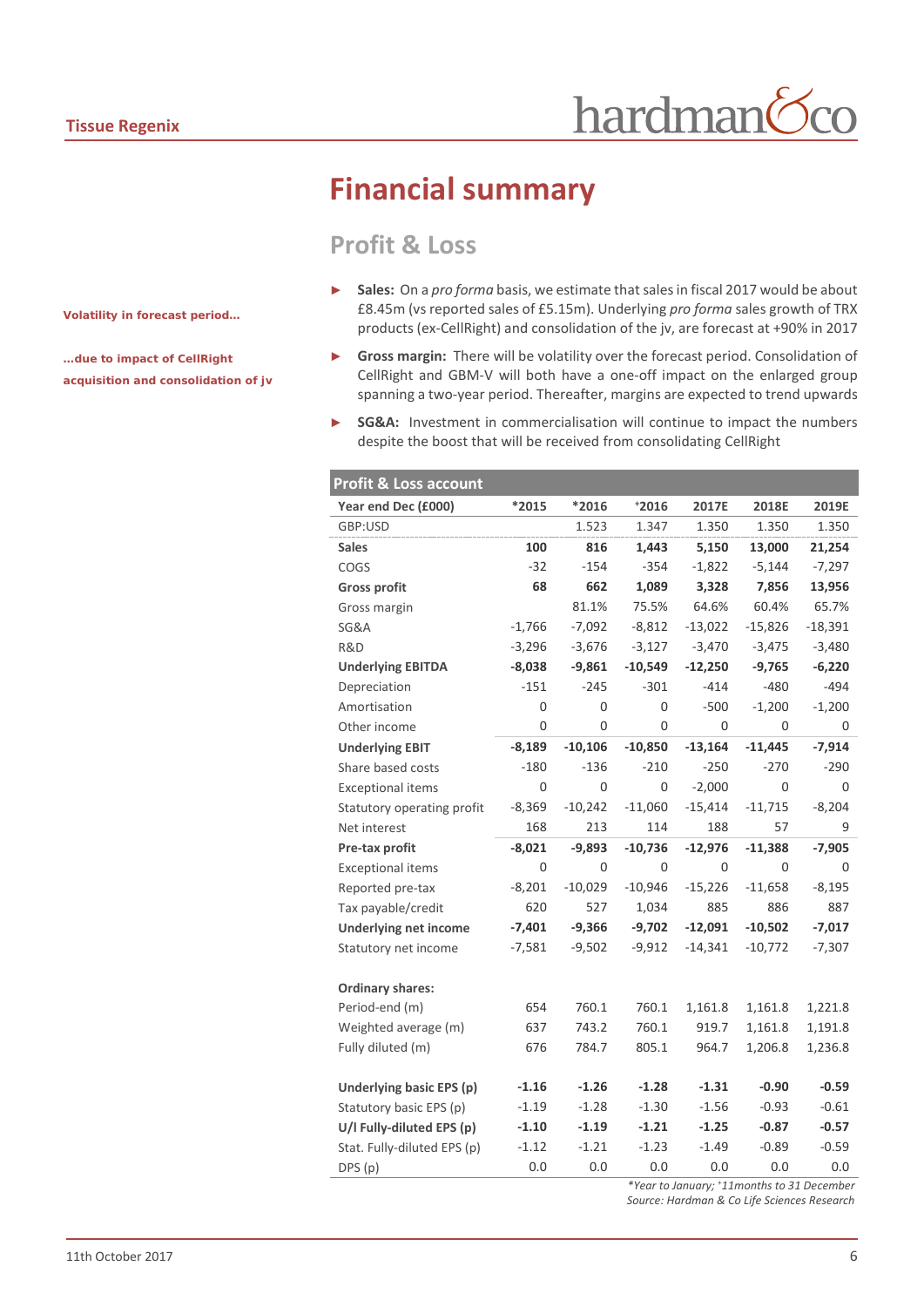#### **Balance sheet**

- **Net cash:** The net cash position @30<sup>th</sup> June was higher than expected at £3.6m. This has been improved by the Placing less the acquisition costs. The operational cash burn of the enlarged entity currently at about £1m per month, which suggests that TRX will have net cash of approaching £14.0m @31<sup>st</sup> December 2017 – sufficient working capital throughout 2018
- **R&D:** In a slight change of accounting policy, all continuing R&D investment in products that have received regulatory approval is being capitalised and included in intangible assets, which are then to be amortised in line with IAS38 once the product is launched
- ► **Capitalised R&D:** Our stated capitalised R&D in the balance sheet is to allow for the calculation of ROIC which is based on NOPLAT divided by invested capital, both of which require written-off R&D to be added back and amortised
- Capital increase: Our forecasts assume that the company will raise further working capital early in 2019; this is estimated at £12m (gross), and will give management time to assess how to fund the operations through to profitability by the end of fiscal 2020

| <b>Balance sheet</b>    |             |             |          |          |          |          |
|-------------------------|-------------|-------------|----------|----------|----------|----------|
| @31st Dec (£000)        | *2015       | *2016       | 2016     | 2017E    | 2018E    | 2019E    |
| Shareholders' funds     | 11,578      | 21,239      | 11,536   | 37,195   | 26,423   | 30,515   |
| Cumulated goodwill      | 0           | 0           | 0        | 0        | 0        | 0        |
| Total equity            | 11,578      | 21,239      | 11,536   | 37,195   | 26,423   | 30,515   |
|                         |             |             |          |          |          |          |
| Share capital           | 3,271       | 3,801       | 3,801    | 5,809    | 5,809    | 6,109    |
| Reserves                | 8,307       | 17,438      | 7,735    | 31,386   | 20,614   | 24,406   |
| Capitalised R&D         | 7,450       | 9,239       | 10,206   | 10,701   | 11,049   | 11,397   |
| Long-term debt          | $\Omega$    | $\Omega$    | $\Omega$ | $\Omega$ | 0        | 0        |
| Short-term loans        | $\Omega$    | 0           | $\Omega$ | 0        | 0        | 0        |
| less: Cash              | 10,257      | 19,907      | 8,173    | 13,938   | 2,275    | 6,391    |
| <b>Invested capital</b> | 8,771       | 10,571      | 13,569   | 32,377   | 35,197   | 35,521   |
|                         |             |             |          |          |          |          |
| <b>Fixed assets</b>     | 435         | 901         | 1,087    | 3,247    | 3,207    | 3,262    |
| Intangible assets       | $\mathbf 0$ | $\mathbf 0$ | 550      | 15,935   | 17,504   | 19,073   |
| Capitalised R&D         | 7,450       | 9,239       | 10,206   | 10,701   | 11,049   | 11,397   |
| Inventories             | 34          | 64          | 661      | 1,697    | 2,715    | 2,487    |
| Trade debtors           | 40          | 398         | 427      | 76       | 192      | 314      |
| Other debtors           | 1,907       | 1,927       | 2,703    | 2,203    | 1,703    | 1,203    |
| Tax liability/credit    | $-73$       | $-72$       | $-147$   | 885      | 886      | 887      |
| <b>Trade creditors</b>  | $-312$      | $-501$      | $-618$   | $-1,020$ | $-1,683$ | $-2,019$ |
| Other creditors         | $-710$      | $-1,385$    | $-1,300$ | $-1,346$ | $-1,957$ | $-1,083$ |
| Debtors less creditors  | 852         | 367         | 1,065    | 798      | 723      | $-698$   |
| <b>Invested capital</b> | 8,771       | 10,571      | 13,569   | 32,377   | 35,197   | 35,521   |
|                         |             |             |          |          |          |          |
| Net cash/(debt)         | 10,257      | 19,907      | 8,173    | 13,938   | 2,275    | 6,391    |

*\*@31st January*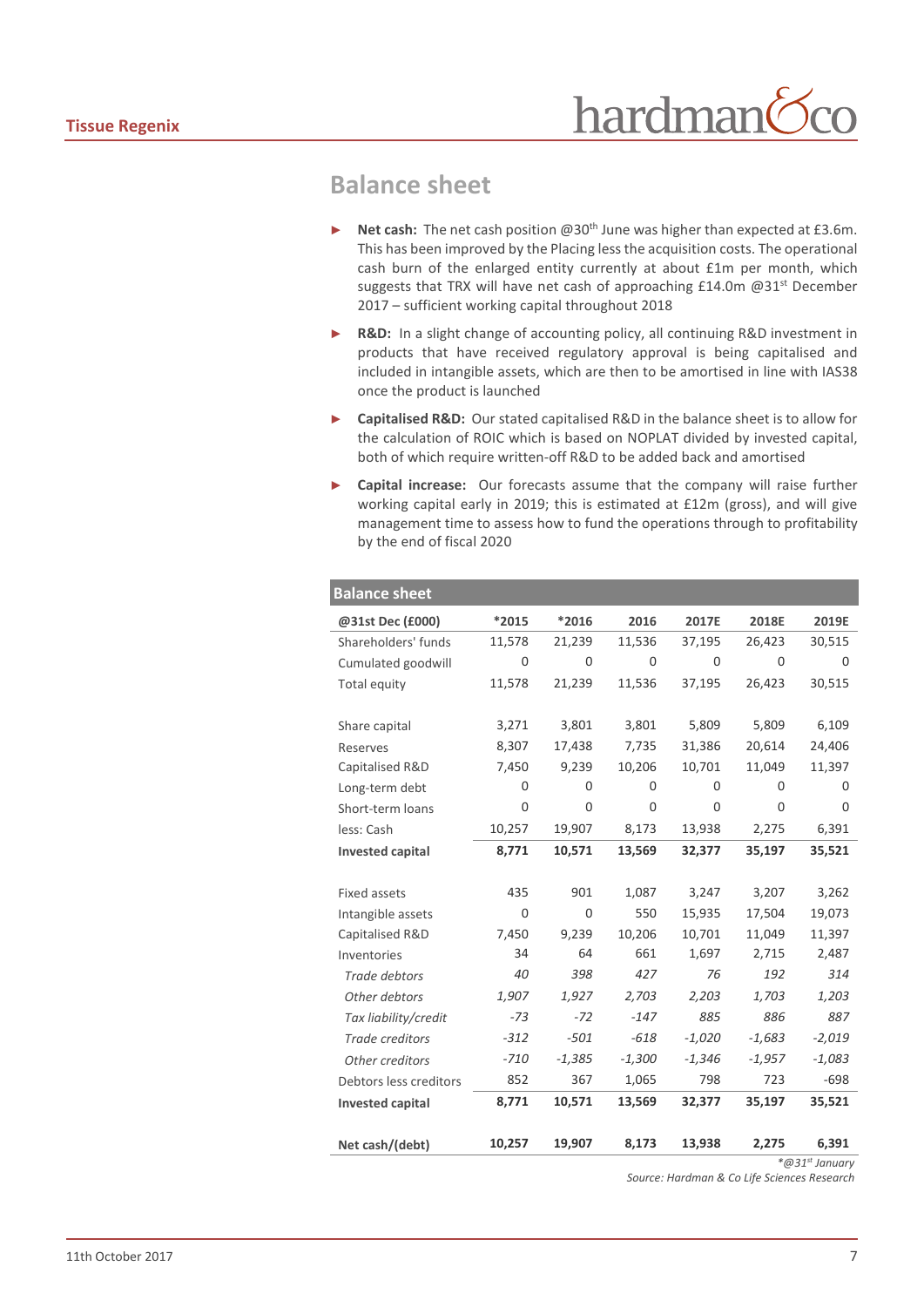*TRX's cashburn is in the region of £1m per month in 2017, falling to £0.8m per month in 2018...*

*…suggesting that a further fundraise (ca.£12m) is needed early in 2019*

#### **Cashflow**

**Cashburn:** Even though cashflow will be boosted by CellRight, TRX remains in an investment phase to commercialise its opportunity, with an average monthly cash burn in the order of £1m per month, dropping to ca.£0.8m in fiscal 2018

hardman

- Working capital: Following the acquisition of CellRight there is likely to be a short-term increase in working capital requirement due to increased inventories and trade debtors
- **R&D:** Much of the R&D investment has already been made and we are forecasting that it will remain steady at ca.£3.5m per annum. The next key trials will be for OrthoPure XT in the US, expected to commence late 2018
- ► **Amortisation:** Forecasts include the amortisation of goodwill related to the CellRight acquisition being amortised over 10 years, which equates to an estimated £1.2m per annum
- ► **Capital increase:** As stated earlier, our forecasts assume that TRX will raise more working capital in 2019. This needs to be in the order of £12m gross (equivalent to around net £11.4m)

| <b>Cashflow</b>                  |          |           |             |             |             |          |
|----------------------------------|----------|-----------|-------------|-------------|-------------|----------|
| Year end Dec (£000)              | $*2015$  | *2016     | $+2016$     | 2017E       | 2018E       | 2019E    |
| <b>Underlying EBIT</b>           | $-8,189$ | $-10,106$ | $-10,850$   | $-13,164$   | $-11,445$   | $-7,914$ |
| Depreciation                     | 151      | 245       | 301         | 414         | 480         | 494      |
| Amortisation                     | 0        | $\Omega$  | $\mathbf 0$ | 500         | 1,200       | 1,200    |
| <i><u><b>Inventories</b></u></i> | $-34$    | $-30$     | $-597$      | $-1,036$    | $-1,018$    | 228      |
| Receivables                      | 0        | $-596$    | $-90$       | 351         | $-116$      | $-122$   |
| Payables                         | 0        | 862       | 106         | 402         | 663         | 413      |
| Change in working cap.           | $-213$   | 236       | $-581$      | $-283$      | $-471$      | 520      |
| Other                            | 0        | 0         | $\mathbf 0$ | $\mathbf 0$ | $\mathbf 0$ | 0        |
| Company op cashflow              | $-8,285$ | $-9,625$  | $-11,130$   | $-12,533$   | $-10,236$   | $-5,700$ |
| Net interest                     | 168      | 213       | 114         | 188         | 57          | 9        |
| Tax paid/received                | 0        | 745       | 319         | 1,034       | 885         | 886      |
| <b>Operational cashflow</b>      | $-8,117$ | $-8,667$  | $-10,697$   | $-11,311$   | $-9,295$    | $-4,805$ |
| Capital expenditure              | $-114$   | $-711$    | $-487$      | $-352$      | $-440$      | $-549$   |
| Sale of fixed assets             | 0        | 0         | $\mathbf 0$ | 0           | 0           | 0        |
| Free cashflow                    | $-8,231$ | $-9,378$  | $-11,184$   | $-11,663$   | $-9,734$    | $-5,354$ |
| <b>Dividends</b>                 | 0        | 0         | $\mathbf 0$ | 0           | $\mathbf 0$ | 0        |
| Acquisitions                     | 0        | 0         | 0           | $-20,078$   | $-1.581$    | $-1.581$ |
| Other investments                | 0        | 0         | $-550$      | $-495$      | $-347$      | $-348$   |
| <b>Cashflow after invests.</b>   | $-8,231$ | $-9,378$  | $-11,734$   | $-32,235$   | $-11,663$   | $-7,284$ |
| Share repurchases                | 0        | 0         | 0           | 0           | 0           | 0        |
| Share issues                     | 5        | 19,019    | 0           | 38,000      | $\mathbf 0$ | 11,400   |
| Change in net debt               | $-8,226$ | 9,650     | $-11,734$   | 5,765       | $-11,663$   | 4,116    |
|                                  |          |           |             |             |             |          |
| Opening net cash                 | 18,483   | 10,257    | 19,907      | 8,173       | 13,938      | 2,275    |
| Closing net cash                 | 10,257   | 19,907    | 8,173       | 13,938      | 2,275       | 6,391    |
| Hardman FCF/share (p)            | $-1.3$   | $-1.2$    | $-1.4$      | $-1.2$      | $-0.8$      | $-0.4$   |

*\*Year to January; +11 months to 31 December Source: Hardman & Co Life Sciences Research*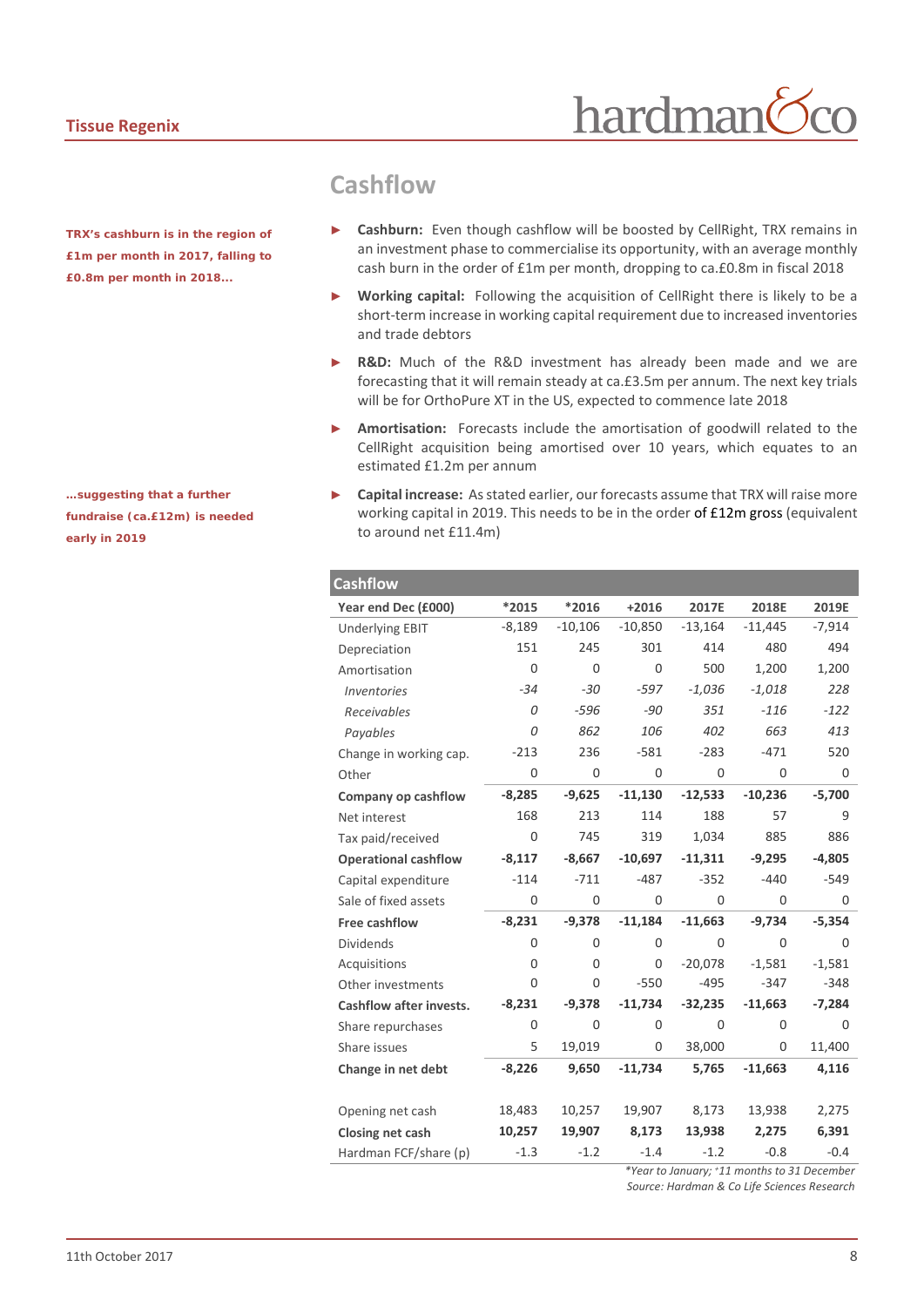### **Changes to forecasts**

- Sales: Reduced by 19% for reasons explained earlier: time to convert new GPO accounts for DermaPure; raw material supply constraints at GBM-V; EU regulatory delays for orthopaedic approvals
- ► **COGS:** No changes to our product gross margin expectations, the reduction simply reflects the lower sales level and different mix
- **SG&A:** Much of the marketing costs have a direct relationship to the sales commissions; continued investment in marketing had been expected
- **EBITDA:** Losses have increased because of the leverage effect of the lower sales forecasts. In our opinion, there is scope for management to eliminate some excess cost when it has a better feel for the enlarged entity following integration of CellRight, timing of regulatory approvals, and increased activity at GBM-V
- Net cash: These events all flow through to the analysis of cashflow. Based on a cash burn of approximately £1m per month, the company has sufficient cash through to early 2019, by which time a better understanding of the operational requirements of the enlarged entity will be become clearer

| <b>Summary of changes to forecasts</b> |            |          |          |          |          |  |  |
|----------------------------------------|------------|----------|----------|----------|----------|--|--|
| Year end Dec (£m)                      |            | 2016 PF  | 2017E    | 2018E    | 2019E    |  |  |
| <b>Sales</b>                           | Old        |          | 6.71     | 16.59    | 25.27    |  |  |
|                                        | <b>New</b> | 5.59     | 5.15     | 13.00    | 21.25    |  |  |
|                                        | Change     |          | $-23%$   | $-22%$   | $-16%$   |  |  |
| <b>COGS</b>                            | Old        |          | $-2.51$  | $-5.87$  | $-8.44$  |  |  |
|                                        | <b>New</b> | $-1.90$  | $-1.82$  | $-5.14$  | $-7.30$  |  |  |
|                                        | Change     |          | $-27%$   | $-13%$   | $-14%$   |  |  |
| SG&A                                   | Old        |          | $-13.68$ | $-16.73$ | $-18.81$ |  |  |
| (ex-R&D SBP)                           | <b>New</b> | $-9.62$  | $-13.02$ | $-15.83$ | $-18.39$ |  |  |
|                                        | Change     |          | $-5%$    | $-5%$    | $-2%$    |  |  |
| R&D                                    | Old        |          | $-3.47$  | $-3.48$  | $-3.48$  |  |  |
|                                        | <b>New</b> | $-3.45$  | $-3.47$  | $-3.48$  | $-3.48$  |  |  |
|                                        | Change     |          | n/c      | n/c      | n/c      |  |  |
| <b>EBITDA</b>                          | Old        |          | $-12.55$ | $-9.00$  | $-4.96$  |  |  |
|                                        | <b>New</b> | $-10.37$ | $-12.25$ | $-9.76$  | $-6.22$  |  |  |
|                                        | Change     |          | $+2%$    | $-8%$    | $-25%$   |  |  |
| <b>EBIT</b>                            | Old        |          | $-12.95$ | $-9.48$  | $-5.46$  |  |  |
| (underlying)                           | New        | $-10.70$ | $-13.16$ | $-11.45$ | $-7.91$  |  |  |
|                                        | Change     |          | $-2%$    | $-20%$   | $-45%$   |  |  |
| EPS(p)                                 | Old        |          | $-1.30$  | $-0.72$  | $-0.36$  |  |  |
| (underlying basic)                     | New        | $-1.40$  | $-1.31$  | $-0.90$  | $-0.59$  |  |  |
|                                        | Change     |          | $-1%$    | $-25%$   | $-62%$   |  |  |
| Net cash                               | Old        |          | 8.59     | 7.75     | 0.60     |  |  |
|                                        | New        | 8.17     | 13.95    | 2.28     | 6.40     |  |  |
|                                        | Change     |          | $+60%$   | $-70%$ * | nm       |  |  |

*\*Due to movement of anticipated capital increase from 2H 2018 into 1H 2019 Numbers may not add up exactly due to rounding*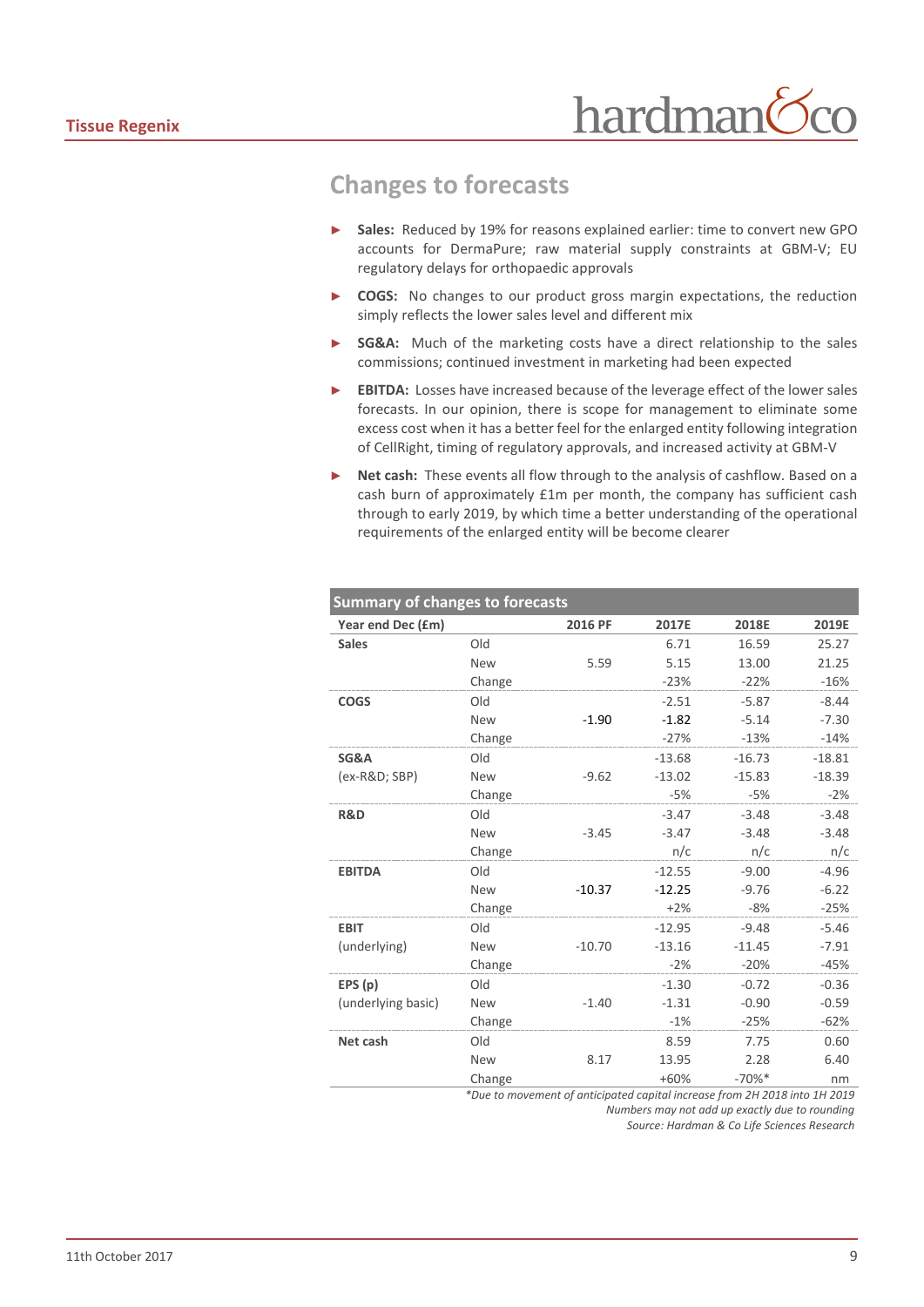

# **Notes**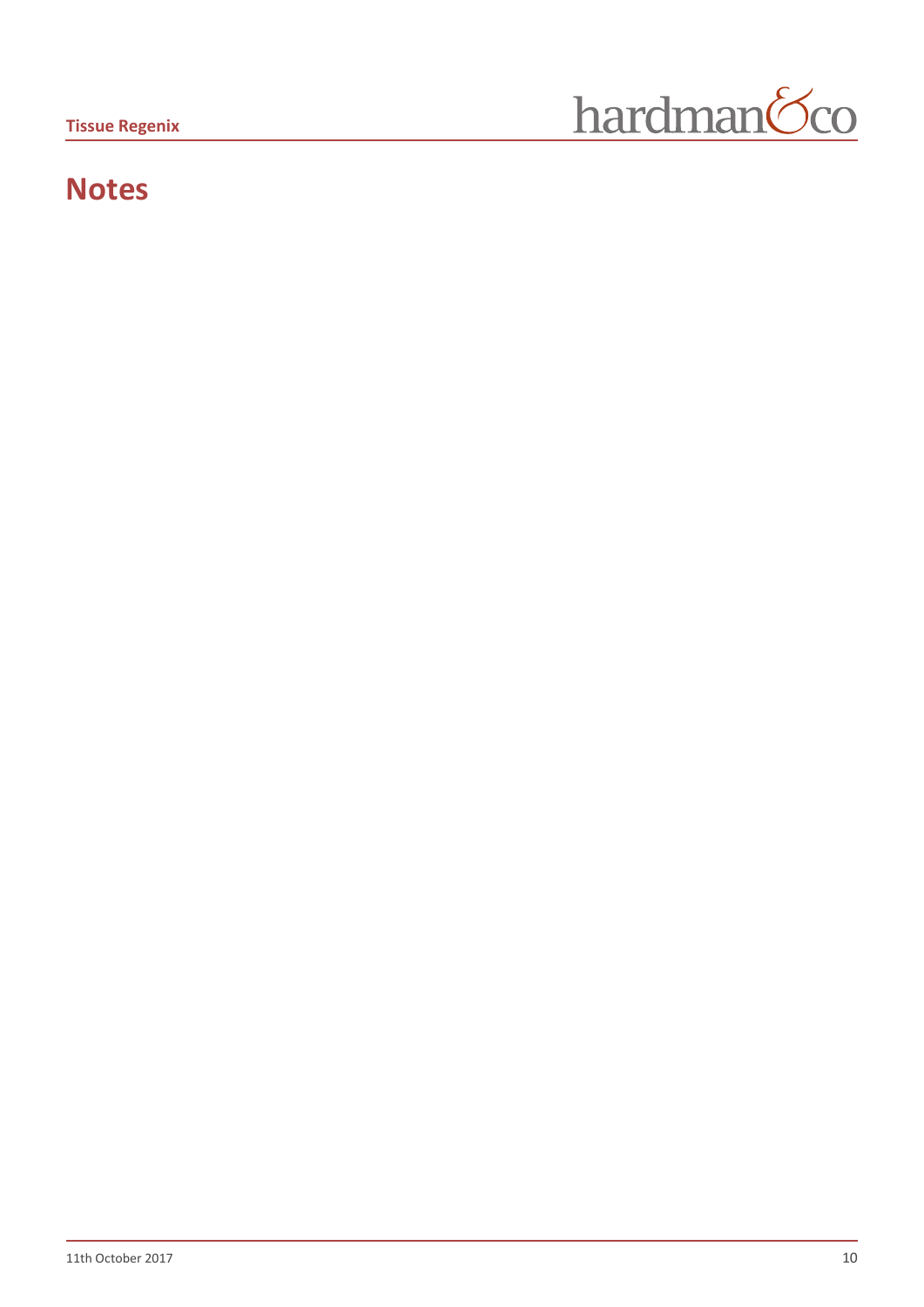#### **Tissue Regenix**



# **Disclaimer**

*Hardman & Co provides professional independent research services. Whilst every reasonable effort has been made to ensure that the information in the research is correct, this cannot be guaranteed.*

*The research reflects the objective views of the analysts named on the front page. However, the companies or funds covered in this research may pay us a fee, commission or other remuneration in order for this research to be made available. A full list of companies or funds that have paid us for coverage within the past 12 months can be viewed a[t http://www.hardmanandco.com/](http://www.hardmanandco.com/)*

*Hardman & Co has a personal dealing policy which debars staff and consultants from dealing in shares, bonds or other related instruments of companies which pay Hardman for any services, including research. They may be allowed to hold such securities if they were owned prior to joining Hardman or if they were held before the company appointed Hardman. In such cases sales will only be allowed in limited circumstances, generally in the two weeks following publication of figures.* 

*Hardman & Co does not buy or sell shares, either for its own account or for other parties and neither does it undertake investment business. We may provide investment banking services to corporate clients.* 

*Hardman & Co does not make recommendations. Accordingly, we do not publish records of our past recommendations. Where a Fair Value price is given in a*  research note this is the theoretical result of a study of a range of possible outcomes, and not a forecast of a likely share price. Hardman & Co may publish further *notes on these securities/companies but has no scheduled commitment and may cease to follow these securities/companies without notice.*

*Nothing in this report should be construed as an offer, or the solicitation of an offer, to buy or sell securities by us.*

*This information is not tailored to your individual situation and the investment(s) covered may not be suitable for you. You should not make any investment decision without consulting a fully qualified financial adviser.*

*This report may not be reproduced in whole or in part without prior permission from Hardman &Co.*

*Hardman Research Ltd, trading as Hardman & Co, is an appointed representative of Capital Markets Strategy Ltd and is authorised and regulated by the Financial Conduct Authority (FCA) under registration number 600843. Hardman Research Ltd is registered at Companies House with number 8256259. However, the information in this research report is not FCA regulated because it does not constitute investment advice (as defined in the Financial Services and Markets Act 2000) and is provided for general information only.*

*Hardman & Co Research Limited (trading as Hardman & Co) 35 New Broad Street London EC2M 1NH T +44 (0) 20 7194 7622*

*Follow us on Twitter @HardmanandCo (Disclaimer Version 3 – Effective from May 2017)*